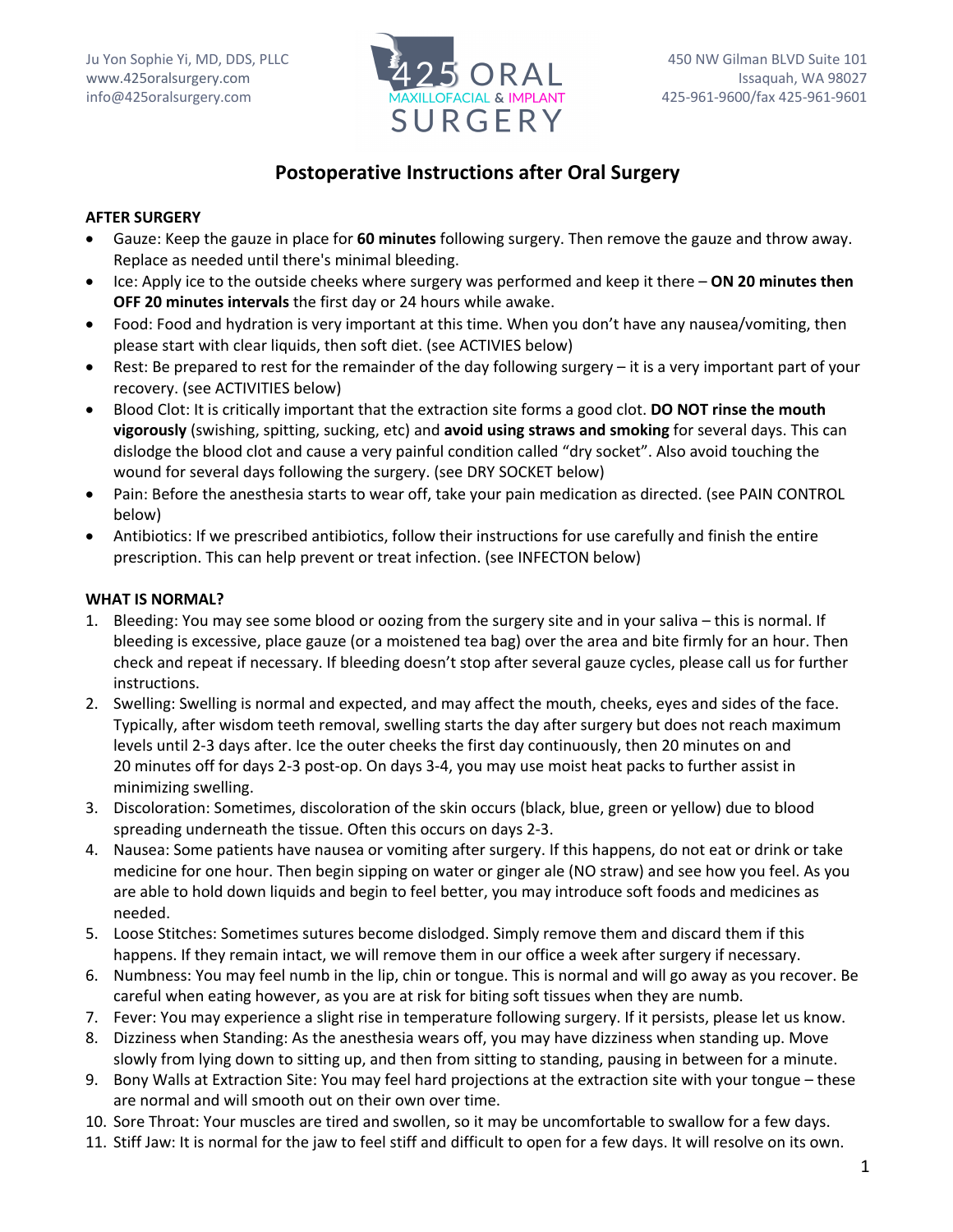

# **Postoperative Instructions after Oral Surgery (Cont.)**

## **PAIN CONTROL**

We will discuss pain management at your consultation, which may include over the counter and prescription medications. Be sure to have them ready at home and stay on top of medications to avoid a pain buildup. If there are no contraindication for Ibuprofen and Tylenol®, then you can alternate these two medication every 3 hours, but each medication is taken 6 hours apart (e.g. Hour 0 - Ibuprofen, Hour 3 - Tylenol®, Hour 6 - Ibuprofen, Hour 9 - Tylenol®, etc). **Start the pain medication before the numbing wears off.**

### **ACTIVITIES**

- Hygiene: Do not rinse the day of surgery. Starting on the day after surgery, begin gently rinsing 5-6 times a day with a teaspoon of salt mixed into one cup of warm water. If prescription mouth rinse is given, use this 2 times a day gently. AVOID vigorous swishing, sucking, or spitting motions. You may use a toothbrush as well, just be gentle and avoid the extraction site for a few days.
- Diet: Start with clear liquids (water, juice, sports drink, or soda) WITHOUT Straws. then slowly advance to soft diet (scrambled eggs, applesauce, yogurt, mashed potatoes, and soups). It's important to resume a healthy diet with plenty of protein and fluids as soon as possible to aid in healing.
- Activities: Rest the first day, and then resume activities slowly on the days following surgery as you feel comfortable.
- Alcohol/Smoking: Absolutely **no alcoholic beverages** and/or **smoking** for 24 hours following anesthesia.

## **DRY SOCKET**

This is a painful condition that occurs when the blood clot becomes dislodged. Call us if you have severe pain in the extraction area or radiating near the ear – it often occurs 3-5 days after surgery. Mild cases can be treated by increasing the pain mediation regimen, but severe pain may need more attention.

## **INFECTION**

Signs of infection are persistent or worsening symptoms of normal recovery as mentioned above, in addition to redness and drainage in the surgical sites. Usually this can occur 3-5 days after surgery. We want to make sure you have a complete recovery from oral surgery, so call us if you are concerned.

#### **CONTACT THE OFFICE IMMEDIATELY IF THE FOLLOWING OCCURS:**

- 1. Bleeding is excessive and cannot be controlled.
- 2. Discomfort is poorly controlled.
- 3. Swelling is excessive, spreading, or continuing to enlarge after 60 hours.

4. Allergic reactions to medications occur, which are causing a generalized rash or excessive itching or difficulty swallowing or breathing.

## **CONTACT EMERGENCY MEDICAL SERVICES ("EMS") OR CALL 911 IF:**

Patient loses or has lost consciousness or has severe allergic reaction. Again, it's imperative that you have a responsible Adult Escort to monitor you rest of the day!